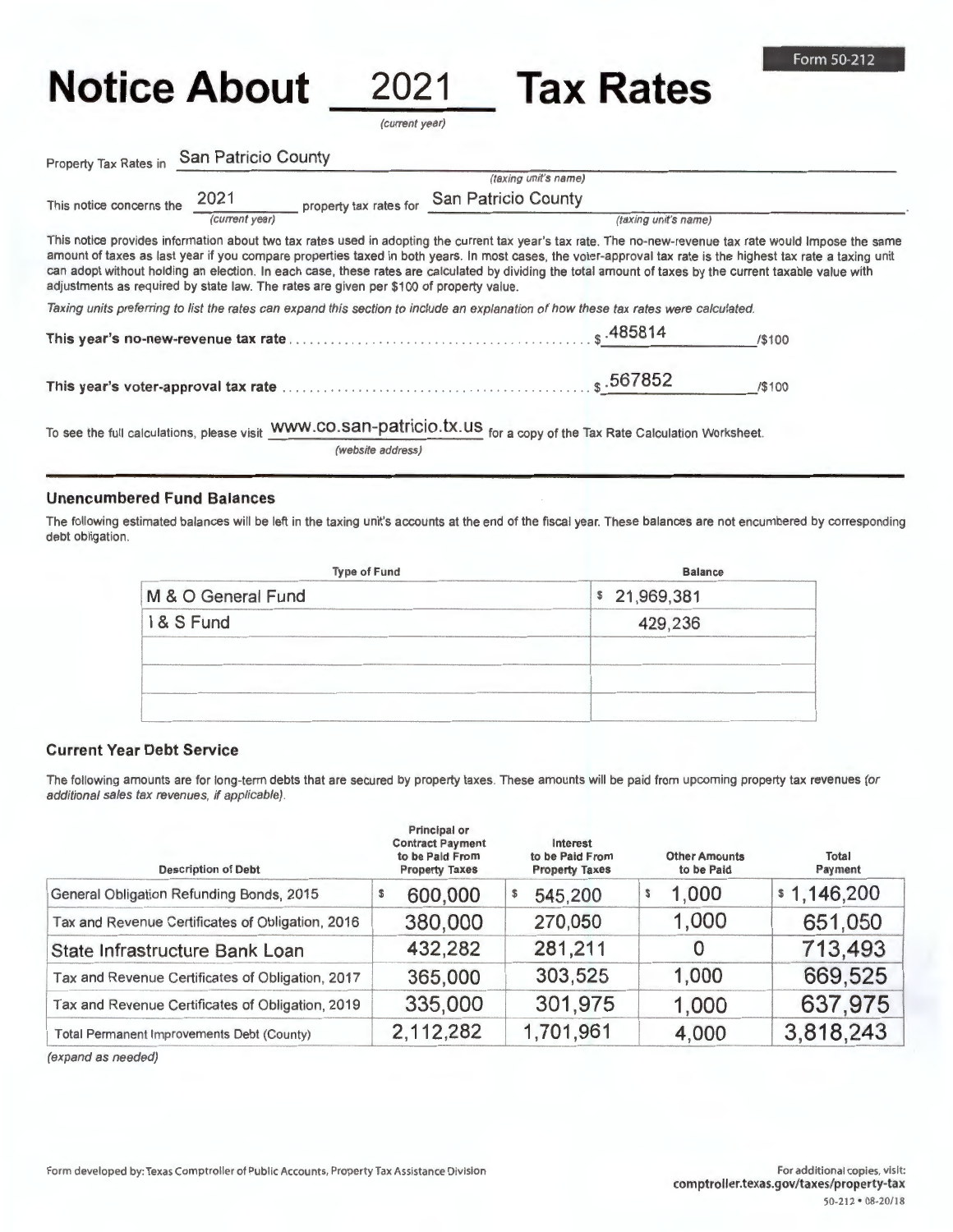| <b>Notice of Tax Rates</b>                                                                                                                                                                                                                                                             | Form 50-212                                                                                                             |
|----------------------------------------------------------------------------------------------------------------------------------------------------------------------------------------------------------------------------------------------------------------------------------------|-------------------------------------------------------------------------------------------------------------------------|
| (current year)                                                                                                                                                                                                                                                                         |                                                                                                                         |
| - Amount (if any) paid from funds listed in unencumbered funds \$                                                                                                                                                                                                                      | 110,996                                                                                                                 |
|                                                                                                                                                                                                                                                                                        | 52,500                                                                                                                  |
|                                                                                                                                                                                                                                                                                        |                                                                                                                         |
|                                                                                                                                                                                                                                                                                        |                                                                                                                         |
| + Amount added in anticipation that the taxing unit will collect                                                                                                                                                                                                                       |                                                                                                                         |
| only $\frac{100.87}{\sqrt{100\cdot \text{colic}(\text{correlation rate})}}$ % of its taxes in $\frac{2021}{\sqrt{\text{correlation rate}}}$                                                                                                                                            |                                                                                                                         |
| $=$                                                                                                                                                                                                                                                                                    |                                                                                                                         |
| <b>Voter-Approval Tax Rate Adjustments</b>                                                                                                                                                                                                                                             |                                                                                                                         |
| <b>State Criminal Justice Mandate</b>                                                                                                                                                                                                                                                  |                                                                                                                         |
| The County name) County Auditor certifies that County name County has spent \$ (county name) (county name) County name                                                                                                                                                                 |                                                                                                                         |
| received from state revenue for such costs) in the previous 12 months for the maintenance and operations cost of keeping inmates sentenced to the Texas                                                                                                                                |                                                                                                                         |
|                                                                                                                                                                                                                                                                                        |                                                                                                                         |
| minus the state revenues received for the reimbursement of such costs. This increased the voter-approval tax rate by $\frac{2}{(amount \ of \ increase)}$ /\$100.                                                                                                                      |                                                                                                                         |
| <b>Indigent Health Care Compensation Expenditures</b>                                                                                                                                                                                                                                  |                                                                                                                         |
| The $\frac{1}{\frac{1}{2}\left(\frac{1}{2}\right)^{1/2}}$ (county name) (county name) spent \$ $\frac{1}{\frac{1}{2}\left(\frac{1}{2}\right)^{1/2}}$ from July 1 $\frac{1}{\frac{1}{2}\left(\frac{1}{2}\right)^{1/2}}$ to Jun 30 $\frac{1}{\frac{1}{2}\left(\frac{1}{2}\right)^{1/2}}$ |                                                                                                                         |
| on indigent health care compensation procedures at the increased minimum eligibility standards, less the amount of state assistance. For the current tax                                                                                                                               |                                                                                                                         |
| year, the amount of increase above last year's enhanced indigent health care expenditures is \$ This increased the voter-approval tax                                                                                                                                                  |                                                                                                                         |
| /\$100.<br>rate by \$                                                                                                                                                                                                                                                                  |                                                                                                                         |
| <b>Indigent Defense Compensation Expenditures</b>                                                                                                                                                                                                                                      |                                                                                                                         |
| The 2008 2009 2010 2011 2022 2023 2024 2025 2026 2027 2028 2021 2022 2023 2024 2022 2023 2024 2025 2026 2027 20<br>spent \$                                                                                                                                                            |                                                                                                                         |
| (county name)                                                                                                                                                                                                                                                                          | $\frac{1}{(amount)}$ from July 1 $\frac{1}{(prior \text{ year})}$ to June 30 $\frac{1}{(current \text{ year})}$         |
| to provide appointed counsel for indigent individuals, less the amount of state grants received by the county. In the preceding year, the county spent                                                                                                                                 |                                                                                                                         |
| for indigent defense compensation expenditures. The amount of increase above last year's indigent defense expenditures is<br>(amount)                                                                                                                                                  |                                                                                                                         |
| \$\left\, \timessed the voter-approval rate by \$\left\, \timessed in creased the voter-approval rate by \$\left\, \timessed famount of increasel                                                                                                                                      | (use one phrase to complete sentence: the increased<br>expenditures, or 5% more than the preceding year's expenditures) |